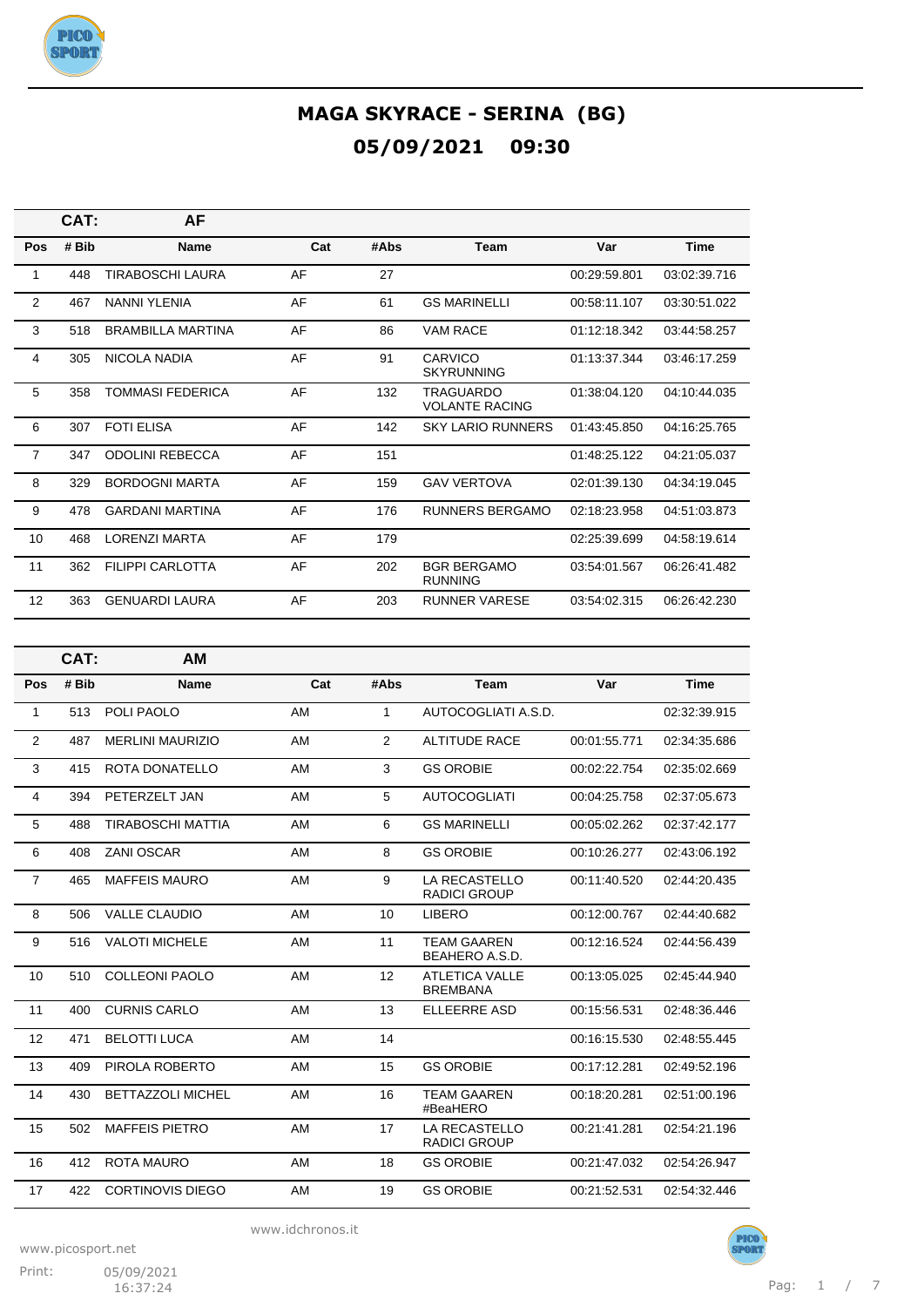

|     | CAT:  | <b>AM</b>                 |     |      |                                          |              |              |
|-----|-------|---------------------------|-----|------|------------------------------------------|--------------|--------------|
| Pos | # Bib | Name                      | Cat | #Abs | Team                                     | Var          | <b>Time</b>  |
| 18  | 355   | <b>NESPOLI ANGELO</b>     | AM  | 20   | X                                        | 00:22:07.292 | 02:54:47.207 |
| 19  | 514   | <b>FERRARI SIMONE</b>     | AM  | 21   | <b>EASY BASTARDS</b>                     | 00:22:08.292 | 02:54:48.207 |
| 20  | 450   | <b>CARRARA DOMENICO</b>   | AM  | 23   | <b>NESSUNA</b>                           | 00:23:18.526 | 02:55:58.441 |
| 21  | 517   | ROTA MARTIR ENRICO        | AM  | 24   | <b>CARVICO</b><br><b>SKYRUNNING</b>      | 00:24:23.281 | 02:57:03.196 |
| 22  | 424   | PICCINELLI ENRICO         | AM  | 25   |                                          | 00:27:35.047 | 03:00:14.962 |
| 23  | 525   | <b>ROTA MICHEL</b>        | AM  | 26   |                                          | 00:27:42.543 | 03:00:22.458 |
| 24  | 425   | <b>MICHELI NICOLA</b>     | AM  | 28   | <b>ATLETICA VALLE</b><br><b>BREMBANA</b> | 00:30:01.304 | 03:02:41.219 |
| 25  | 449   | <b>CARRARA ROBERTO</b>    | AM  | 29   | <b>ATLETICA VALLE</b><br><b>BREMBANA</b> | 00:30:02.315 | 03:02:42.230 |
| 26  | 455   | <b>MARTINELLI LUCA</b>    | AM  | 30   | <b>SPORT EVOLUTION</b>                   | 00:30:38.803 | 03:03:18.718 |
| 27  | 460   | <b>BONZI MATTIA</b>       | AM  | 32   | <b>GS OROBIE</b>                         | 00:34:46.050 | 03:07:25.965 |
| 28  | 380   | <b>MARCHESI DIEGO</b>     | AM  | 33   | POL. VILLESE                             | 00:34:50.800 | 03:07:30.715 |
| 29  | 327   | PIROLA ANDREA             | AM  | 34   | <b>ATLETICA VALLE</b><br><b>BREMBANA</b> | 00:35:33.044 | 03:08:12.959 |
| 30  | 410   | <b>ZANI ANDREA</b>        | AM  | 35   | <b>GS OROBIE</b>                         | 00:36:58.551 | 03:09:38.466 |
| 31  | 436   | PEZZOTTA DAVIDE           | AM  | 37   | <b>TEAM GAAREN</b><br>#BeaHERO           | 00:38:21.045 | 03:11:00.960 |
| 32  | 406   | <b>BELOTTI CLAUDIO</b>    | AM  | 42   | <b>GS OROBIE</b>                         | 00:41:17.306 | 03:13:57.221 |
| 33  | 526   | <b>LEGGERI MATTEO</b>     | AM  | 47   | <b>BERBENNO RUNNERS</b>                  | 00:46:55.331 | 03:19:35.246 |
| 34  | 457   | DE VOS UGO PIETRO         | AM  | 49   |                                          | 00:48:25.844 | 03:21:05.759 |
| 35  | 360   | <b>DENTELLA FILIPPO</b>   | AM  | 51   | ASD GAN NEMBRO                           | 00:50:10.350 | 03:22:50.265 |
| 36  | 524   | <b>ARRIGONI LUCA</b>      | AM  | 52   | <b>DYNAMIC CLUB</b><br><b>BERGAMO</b>    | 00:50:16.100 | 03:22:56.015 |
| 37  | 459   | <b>FRANCO MARZIO</b>      | AM  | 55   | <b>ASD TRIATHLON</b><br><b>BERGAMO</b>   | 00:52:29.108 | 03:25:09.023 |
| 38  | 390   | <b>PESENTI MICHAEL</b>    | AM  | 57   | <b>GS OROBIE</b>                         | 00:53:57.865 | 03:26:37.780 |
| 39  | 523   | <b>CORTESI NICOLA</b>     | AM  | 59   | <b>EROCK TEAM</b>                        | 00:57:02.106 | 03:29:42.021 |
| 40  | 312   | <b>FUMAGALLI CRISTIAN</b> | AM  | 62   |                                          | 00:58:26.608 | 03:31:06.523 |
| 41  | 325   | SORTINO ANDREA            | AM  | 64   | <b>ATLETICA VALLE</b><br><b>BREMBANA</b> | 00:59:58.592 | 03:32:38.507 |
| 42  | 507   | <b>GOTTI ALBERTO</b>      | AM  | 66   |                                          | 01:01:15.853 | 03:33:55.768 |
| 43  | 501   | CACCIA GIANFRANCO         | AM  | 69   | <b>RECASTELLO RADICI</b><br><b>GROUP</b> | 01:03:22.594 | 03:36:02.509 |
| 44  | 439   | <b>ROTA DANIELE</b>       | AM  | 70   | <b>TEAM GAAREN</b><br>#BeaHERO           | 01:03:31.095 | 03:36:11.010 |
| 45  | 397   | AMAGLIO MATTEO            | AM  | 71   | <b>TEAM CHIAPPETTO</b>                   | 01:03:44.345 | 03:36:24.260 |
| 46  | 420   | <b>SCUDELETTI GIULIO</b>  | AM  | 72   | <b>CRISTALLO BOYS</b>                    | 01:04:30.347 | 03:37:10.262 |
| 47  | 473   | <b>BOSSO MATTEO</b>       | AM  | 76   | CANTO DI CORSA<br>A.S.D.                 | 01:06:21.590 | 03:39:01.505 |
| 48  | 500   | MATTAVELLI ALESSANDRO     | AM  | 77   | ATLETICA PRESEZZO                        | 01:06:22.608 | 03:39:02.523 |

www.idchronos.it

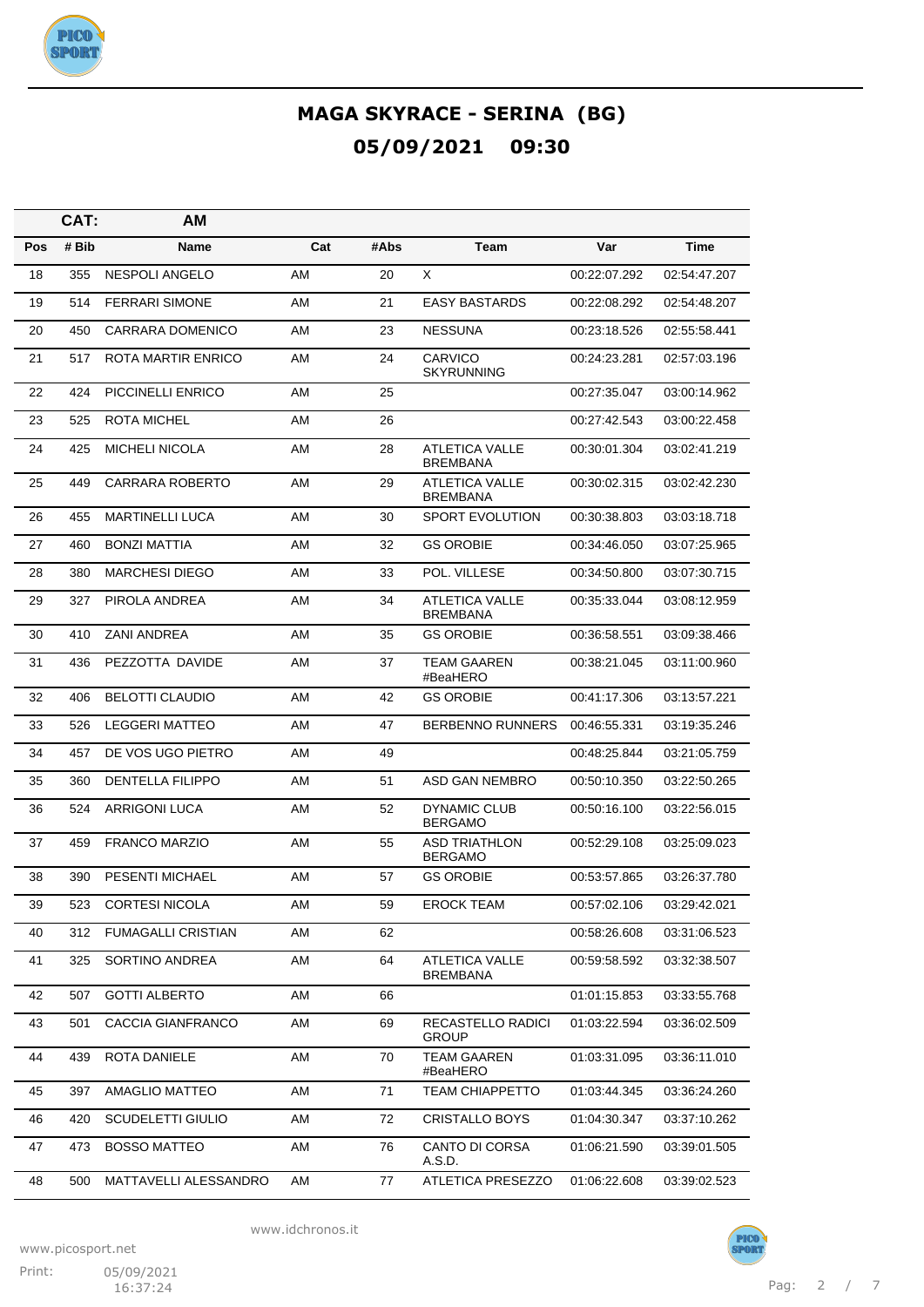

|     | CAT:  | АM                                         |     |      |                                   |              |              |
|-----|-------|--------------------------------------------|-----|------|-----------------------------------|--------------|--------------|
| Pos | # Bib | Name                                       | Cat | #Abs | Team                              | Var          | <b>Time</b>  |
| 49  | 308   | CITTERIO JACOPO                            | AM  | 79   | <b>RUNNERSDESIO</b>               | 01:07:12.581 | 03:39:52.496 |
| 50  | 407   | <b>CARRARA GIORGIO</b>                     | AM  | 87   | <b>GS OROBIE</b>                  | 01:12:34.845 | 03:45:14.760 |
| 51  | 339   | <b>BOLOGNIGNI MANUEL</b>                   | AM  | 89   | <b>RULMECA</b>                    | 01:13:28.344 | 03:46:08.259 |
| 52  | 324   | ADOBATI ANDREA                             | AM  | 93   | G.S. OROBIE                       | 01:14:43.098 | 03:47:23.013 |
| 53  | 357   | BERTOLOTTI ANDREA                          | AM  | 95   |                                   | 01:15:34.854 | 03:48:14.769 |
| 54  | 396   | <b>MAZZA FRANCESCO</b>                     | AM  | 99   | <b>TEAM CHIAPPETTO</b>            | 01:18:29.372 | 03:51:09.287 |
| 55  | 313   | FRANZETTI JACOPO                           | AM  | 106  |                                   | 01:22:38.872 | 03:55:18.787 |
| 56  | 404   | <b>CAVAGNA INGMAR</b>                      | AM  | 112  |                                   | 01:24:11.383 | 03:56:51.298 |
| 57  | 388   | <b>MANETTI DAVIDE</b>                      | AM  | 114  |                                   | 01:25:56.879 | 03:58:36.794 |
| 58  | 364   | <b>GHERARDI LUCA</b>                       | AM  | 115  |                                   | 01:27:47.368 | 04:00:27.283 |
| 59  | 499   | PERICO ROBERTO                             | AM  | 117  | ATLETICA PRESEZZO                 | 01:29:09.877 | 04:01:49.792 |
| 60  | 378   | RIVA LORENZO                               | AM  | 119  |                                   | 01:29:33.874 | 04:02:13.789 |
| 61  | 462   | <b>BOSIO STEVENS</b>                       | AM  | 120  |                                   | 01:29:38.379 | 04:02:18.294 |
| 62  | 498   | RONCELLI DAVIDE                            | AM  | 124  | ATL. PRESEZZO                     | 01:30:43.890 | 04:03:23.805 |
| 63  | 384   | <b>MORETTI GIACOMO</b>                     | AM  | 125  | G.S.OROBIE                        | 01:32:41.908 | 04:05:21.823 |
| 64  | 306   | <b>BOSCHINI MAURO</b>                      | AM  | 126  |                                   | 01:33:55.661 | 04:06:35.576 |
| 65  | 529   | <b>WUENSCHE MARTIN</b>                     | AM  | 127  | <b>INTEAM</b>                     | 01:34:02.660 | 04:06:42.575 |
| 66  | 417   | <b>TRAPLETTI GIORGIO</b>                   | AM  | 128  | <b>GS OROBIE</b>                  | 01:34:29.150 | 04:07:09.065 |
| 67  | 432   | <b>BIROLINI GABRIELE</b>                   | AM  | 133  | <b>TEAM GAAREN</b><br>#BeaHERO    | 01:40:05.592 | 04:12:45.507 |
| 68  | 438   | ROSSI ANDREA                               | AM  | 136  | <b>TEAM GAAREN</b><br>#BeaHERO    | 01:41:02.096 | 04:13:42.011 |
| 69  | 464   | <b>MIGLIORI GIORGIO</b><br><b>EMANUELE</b> | AM  | 137  |                                   | 01:41:41.843 | 04:14:21.758 |
| 70  | 494   | PEZZOTTA LUIGI                             | AM  | 138  | <b>LIBERO</b>                     | 01:42:17.348 | 04:14:57.263 |
| 71  | 521   | <b>MONTANELLI ILARIO</b>                   | AM  | 139  |                                   | 01:42:46.118 | 04:15:26.033 |
| 72  | 309   | <b>GIUPPONI FABIANO</b>                    | AM  | 140  | <b>ATLETICA VALLE</b><br>BREMBANA | 01:42:47.606 | 04:15:27.521 |
| 73  | 302   | <b>VALSECCHI DANIEL</b>                    | AM  | 141  |                                   | 01:43:20.844 | 04:16:00.759 |
| 74  | 483   | <b>SCILLIA CHRISTIAN</b>                   | AM  | 143  | <b>RUNNERS BERGAMO</b>            | 01:43:46.855 | 04:16:26.770 |
| 75  | 391   | <b>GIUSSANI FEDERICO</b>                   | AM  | 144  | 200BPM                            | 01:44:51.613 | 04:17:31.528 |
| 76  | 433   | <b>COMI RAFFAELE</b>                       | AM  | 145  | <b>TEAM GAAREN</b><br>#BeaHERO    | 01:46:06.608 | 04:18:46.523 |
| 77  | 443   | <b>FRANCHINI GABRIELE</b>                  | AM  | 146  | CARVICO<br><b>SKYRUNNING</b>      | 01:46:28.857 | 04:19:08.772 |
| 78  | 314   | MAGNAGHI STEFANO                           | AM  | 148  | <b>RUNCARD</b>                    | 01:47:24.120 | 04:20:04.035 |
| 79  | 352   | <b>VALTOLINA GREGORIO</b>                  | AM  | 150  |                                   | 01:48:25.118 | 04:21:05.033 |
| 80  | 419   | <b>BALESTRA FRANCESCO</b>                  | AM  | 152  | <b>CRISTALLO BOYS</b>             | 01:50:41.599 | 04:23:21.514 |

www.idchronos.it

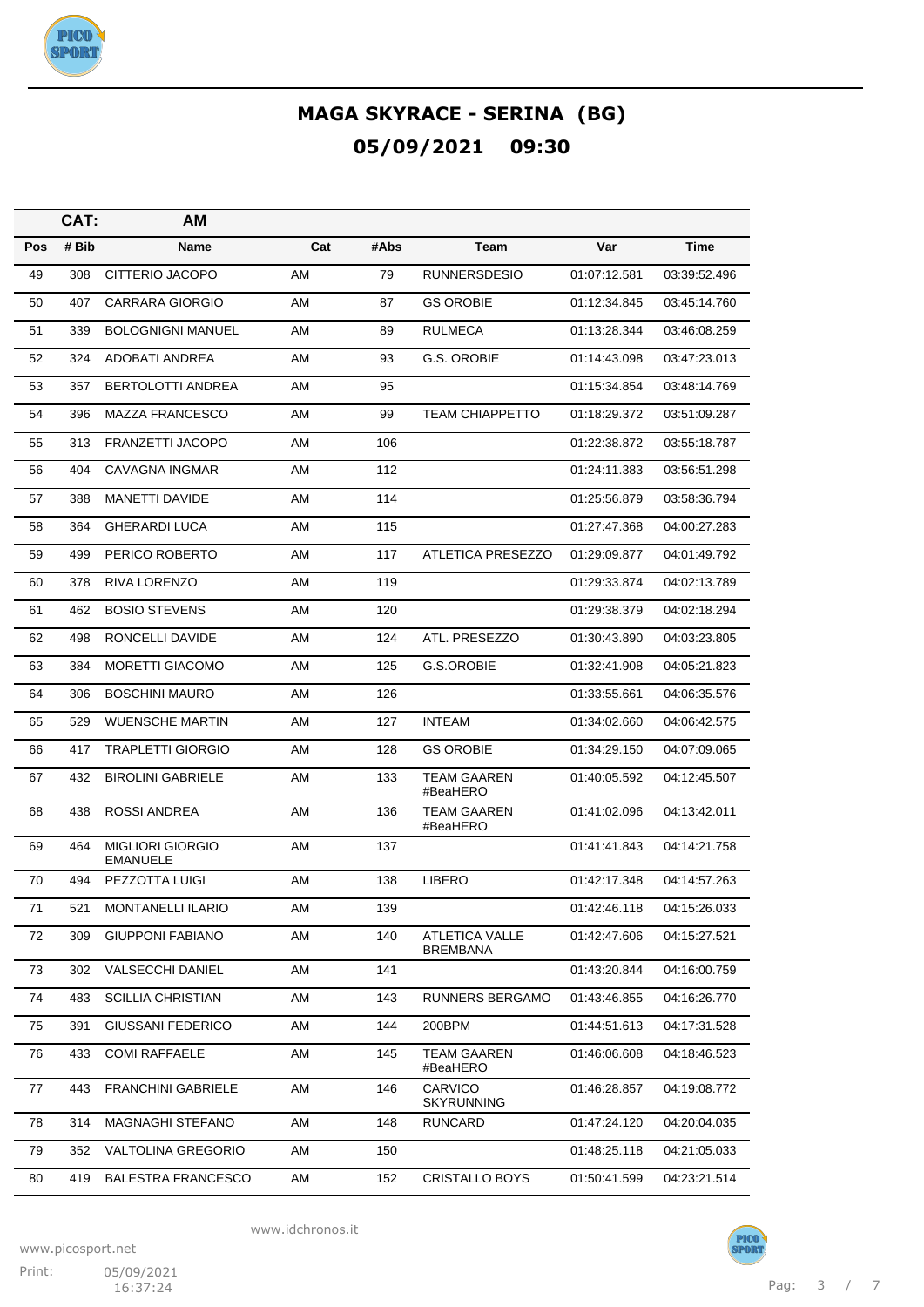

|     | CAT:  | <b>AM</b>                    |     |      |                        |              |              |
|-----|-------|------------------------------|-----|------|------------------------|--------------|--------------|
| Pos | # Bib | Name                         | Cat | #Abs | <b>Team</b>            | Var          | <b>Time</b>  |
| 81  | 323   | <b>MARCHESI DANIEL</b>       | AM  | 153  |                        | 01:50:44.856 | 04:23:24.771 |
| 82  | 372   | <b>GAMBIRASIO DAVIDE</b>     | AM  | 157  | <b>RUNNERS BERGAMO</b> | 01:58:44.404 | 04:31:24.319 |
| 83  | 505   | PERICO ALBERTO               | AM  | 158  |                        | 02:00:57.633 | 04:33:37.548 |
| 84  | 320   | <b>ROTA MATTIA</b>           | AM  | 167  | <b>LIBERO</b>          | 02:06:59.147 | 04:39:39.062 |
| 85  | 485   | <b>GHEZZI MARCO</b>          | AM  | 168  |                        | 02:07:23.146 | 04:40:03.061 |
| 86  | 334   | ROTA ANDREA                  | AM  | 169  | <b>RULMECA</b>         | 02:07:57.897 | 04:40:37.812 |
| 87  | 386   | <b>BERTRAND THIBAULT</b>     | AM  | 170  |                        | 02:08:25.897 | 04:41:05.812 |
| 88  | 475   | STRADA ROBERTO               | AM  | 172  |                        | 02:11:09.652 | 04:43:49.567 |
| 89  | 522   | <b>ARIZZI ALEX</b>           | AM  | 173  |                        | 02:12:05.411 | 04:44:45.326 |
| 90  | 337   | <b>VECCHIERELLI GABRIELE</b> | AM  | 185  | <b>RULMECA</b>         | 02:36:34.971 | 05:09:14.886 |
| 91  | 370   | MONTESANO ROBERTO            | AM  | 186  | <b>TEAM 3 ESSE</b>     | 02:36:49.969 | 05:09:29.884 |
| 92  | 333   | <b>COSTA ANDREA</b>          | AM  | 190  | <b>RULMECA</b>         | 03:05:17.979 | 05:37:57.894 |
| 93  | 341   | <b>GOZZI NICOLO</b>          | AM  | 191  | <b>RULMECA</b>         | 03:05:49.230 | 05:38:29.145 |
| 94  | 344   | PESENTI PIETRO               | AM  | 192  | <b>RULMECA</b>         | 03:12:03.504 | 05:44:43.419 |

|     | CAT:  | <b>O40F</b>              |                   |      |                                             |              |              |
|-----|-------|--------------------------|-------------------|------|---------------------------------------------|--------------|--------------|
| Pos | # Bib | <b>Name</b>              | Cat               | #Abs | Team                                        | Var          | <b>Time</b>  |
| 1   | 530   | ROTA DANIELA             | O <sub>40</sub> F | 43   | <b>TEAM LA SPORTIVA</b>                     | 00:41:21.806 | 03:14:01.721 |
| 2   | 491   | <b>PAPETTI HELENE</b>    | O40F              | 45   |                                             | 00:45:32.811 | 03:18:12.726 |
| 3   | 446   | <b>BUZZONI IVONNE</b>    | O40F              | 50   | CARVICO<br><b>SKYRUNNING ASD</b>            | 00:50:00.350 | 03:22:40.265 |
| 4   | 382   | <b>BARONI VITTORIA</b>   | O <sub>4</sub> 0F | 98   | <b>LA RECASTELLO</b><br>RADICI GROUP        | 01:17:24.612 | 03:50:04.527 |
| 5   | 508   | <b>CASATI ROBERTA</b>    | O <sub>4</sub> 0F | 100  | <b>EROCK</b>                                | 01:19:12.374 | 03:51:52.289 |
| 6   | 354   | PESENTI ROBERTA          | O <sub>40</sub> F | 113  | <b>RUNNERS BERGAMO</b>                      | 01:24:13.383 | 03:56:53.298 |
| 7   | 393   | <b>ZAMBONI LORENA</b>    | O40F              | 155  | LA RECASTELLO<br><b>RADICI GROUP</b>        | 01:56:02.669 | 04:28:42.584 |
| 8   | 442   | <b>ABBRUSCATO PAMELA</b> | O <sub>40</sub> F | 166  | <b>CAMISANO RUNNING</b>                     | 02:06:34.404 | 04:39:14.319 |
| 9   | 531   | ZUCCAROTTO GISELLA       | O40F              | 171  | XX                                          | 02:11:01.899 | 04:43:41.814 |
| 10  | 359   | <b>AMIGONI ELENA</b>     | O <sub>4</sub> 0F | 180  | <b>WOMAN TRIATHLON</b><br><b>ITALIA ASD</b> | 02:26:14.435 | 04:58:54.350 |
| 11  | 445   | <b>DOLCI ALESSIA</b>     | O <sub>4</sub> 0F | 182  | CARVICO<br><b>SKYRUNNING</b>                | 02:26:53.704 | 04:59:33.619 |
| 12  | 452   | ROBUSTELLI TEST NADIA    | O <sub>4</sub> 0F | 197  | A.S.D.<br><b>CORRIFERRARA</b>               | 03:22:15.247 | 05:54:55.162 |
| 13  | 481   | PATALANO LEILA           | O <sub>40</sub> F | 200  | <b>RUNNERS BERGAMO</b>                      | 03:36:24.055 | 06:09:03.970 |

Print: 05/09/2021  $16:37:24$ 

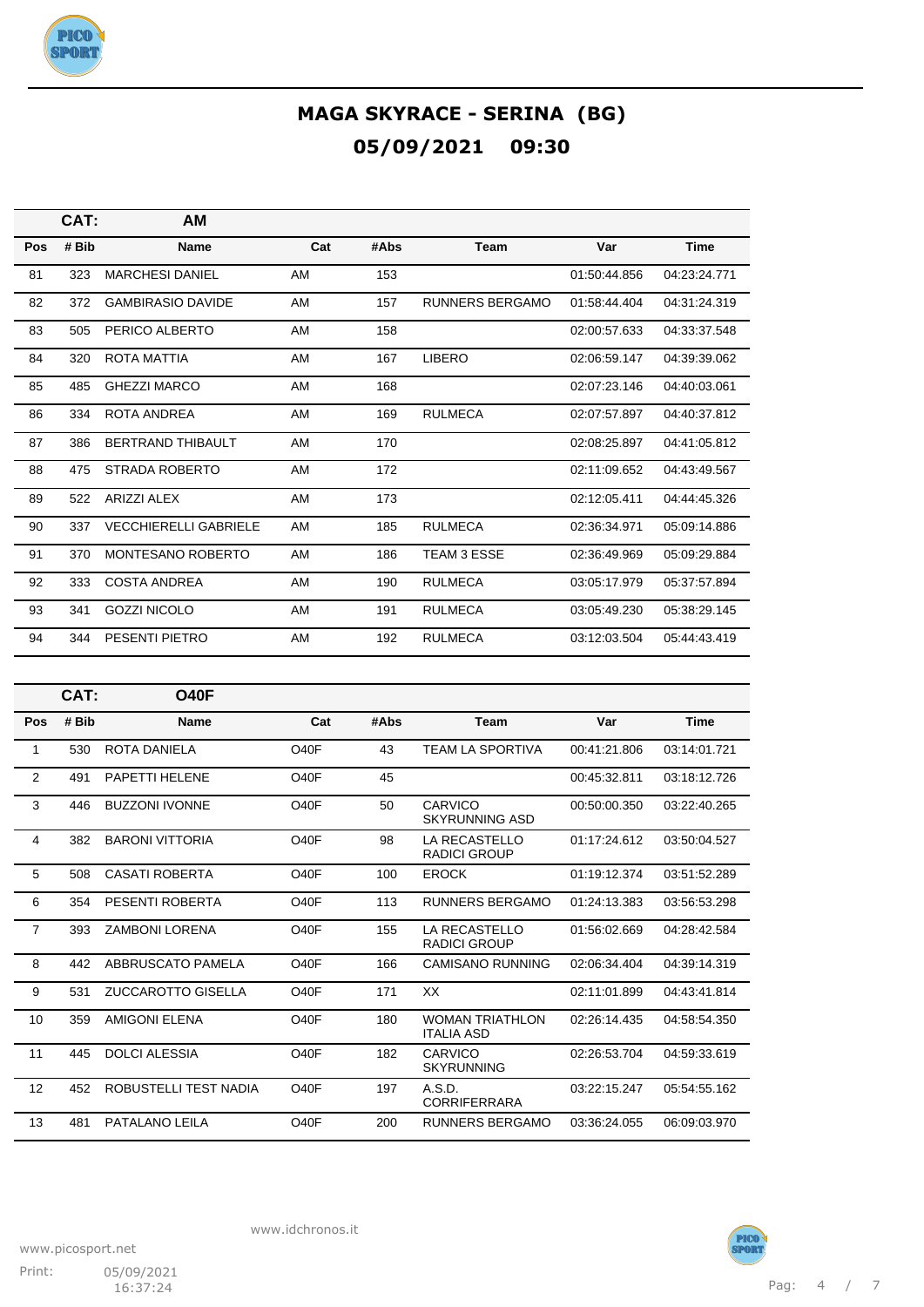

|                | CAT:  | <b>O40M</b>                |             |                |                                              |              |              |
|----------------|-------|----------------------------|-------------|----------------|----------------------------------------------|--------------|--------------|
| Pos            | # Bib | Name                       | Cat         | #Abs           | Team                                         | Var          | Time         |
| 1              | 429   | <b>TERZI CRISTIAN</b>      | <b>O40M</b> | 4              | <b>AUTOCOGLIATI</b>                          | 00:04:18.513 | 02:36:58.428 |
| $\mathbf{2}$   | 414   | <b>BALZI MAURO</b>         | <b>O40M</b> | $\overline{7}$ | <b>GS OROBIE</b>                             | 00:08:14.515 | 02:40:54.430 |
| 3              | 511   | ASPERTI ALESSANDRO         | <b>O40M</b> | 22             | PODISTI DUE<br><b>CASTELLI ASD</b>           | 00:22:59.527 | 02:55:39.442 |
| 4              | 303   | <b>BROCCIO ANTONIO</b>     | O40M        | 36             |                                              | 00:37:56.312 | 03:10:36.227 |
| 5              | 490   | REGAZZONI OMAR             | <b>O40M</b> | 38             |                                              | 00:38:42.799 | 03:11:22.714 |
| 6              | 366   | <b>FUSI MARCO</b>          | O40M        | 39             | <b>RUNNING TEAM</b><br><b>MOTTA VISCONTI</b> | 00:38:43.555 | 03:11:23.470 |
| $\overline{7}$ | 373   | RONDI DANIEL ANTONIO       | <b>O40M</b> | 40             | <b>RUNNERS BERGAMO</b>                       | 00:40:52.814 | 03:13:32.729 |
| 8              | 456   | OPRANDI OSCAR              | <b>O40M</b> | 41             | A.S.D. FO' DI PE                             | 00:41:04.059 | 03:13:43.974 |
| 9              | 444   | <b>GAMBA MARCO</b>         | <b>O40M</b> | 44             | <b>CARVICO</b><br><b>SKYRUNNING</b>          | 00:45:19.319 | 03:17:59.234 |
| 10             | 350   | <b>OCCIONI GIULIANO</b>    | <b>O40M</b> | 46             | LA RECASTELLO<br><b>RADICI GROUP</b>         | 00:46:09.318 | 03:18:49.233 |
| 11             | 411   | <b>ARRIGONI SIMONE</b>     | <b>O40M</b> | 48             | <b>GS OROBIE</b>                             | 00:47:39.586 | 03:20:19.501 |
| 12             | 466   | <b>GRITTI ETTORE</b>       | <b>O40M</b> | 54             | ATLETICA PRESEZZO                            | 00:51:38.601 | 03:24:18.516 |
| 13             | 431   | <b>BIAVA MARCO</b>         | <b>O40M</b> | 56             | <b>TEAM GAAREN</b><br>#BeaHERO               | 00:53:11.859 | 03:25:51.774 |
| 14             | 482   | PIAZZALUNGA ANDREA         | <b>O40M</b> | 58             | <b>RUNNERS BERGAMO</b>                       | 00:54:24.103 | 03:27:04.018 |
| 15             | 418   | <b>ZANONI MATTEO</b>       | <b>O40M</b> | 60             | <b>SISPORT</b>                               | 00:58:08.358 | 03:30:48.273 |
| 16             | 301   | <b>GHIGGINI MARIO</b>      | <b>O40M</b> | 65             | ASD AUTOCOGLIATI                             | 01:00:20.592 | 03:33:00.507 |
| 17             | 304   | <b>FRIGERIO JOHN MARIO</b> | <b>O40M</b> | 75             |                                              | 01:05:50.594 | 03:38:30.509 |
| 18             | 416   | <b>MANENTI LORIS</b>       | <b>O40M</b> | 78             | <b>GS OROBIE</b>                             | 01:07:07.080 | 03:39:46.995 |
| 19             | 519   | <b>BONETTI DEMIS</b>       | <b>O40M</b> | 80             | ASD GAN NEMBRO                               | 01:07:37.587 | 03:40:17.502 |
| 20             | 392   | <b>VIMERCATI MAURIZIO</b>  | <b>O40M</b> | 83             | <b>LIBERO</b>                                | 01:09:34.337 | 03:42:14.252 |
| 21             | 356   | <b>MOSCHENI DAVIDE</b>     | <b>O40M</b> | 84             | LENTI MA BELLI                               | 01:10:07.826 | 03:42:47.741 |
| 22             | 479   | <b>LONGONI MATTEO</b>      | <b>O40M</b> | 88             | <b>RUNNERS BERGAMO</b>                       | 01:13:03.346 | 03:45:43.261 |
| 23             | 497   | <b>MINOSSI FLAVIO</b>      | O40M        | 90             |                                              | 01:13:34.594 | 03:46:14.509 |
| 24             | 322   | <b>BENICCHIO MAURO</b>     | O40M        | 92             | CARVICO<br><b>SKYRUNNING</b>                 | 01:14:27.595 | 03:47:07.510 |
| 25             | 515   | CACCIAVILLANI MASSIMO      | O40M        | 94             | <b>RUNNERS BERGAMO</b>                       | 01:15:09.854 | 03:47:49.769 |
| 26             | 389   | ROSSINI PAOLO              | O40M        | 97             | <b>GAN NEMBRO</b>                            | 01:16:45.603 | 03:49:25.518 |
| 27             | 348   | <b>BRAGONZI MARCO</b>      | O40M        | 102            |                                              | 01:19:41.377 | 03:52:21.292 |
| 28             | 528   | PRANDI OMAR                | O40M        | 104            | <b>RUNNERS BERGAMO</b>                       | 01:22:26.865 | 03:55:06.780 |
| 29             | 492   | PROBO ALFREDO              | O40M        | 105            | <b>RUNCARD</b>                               | 01:22:34.869 | 03:55:14.784 |
| 30             | 496   | CONFALONIERI DANIELE       | O40M        | 107            | TEAM GAAREN<br>#BEAHERO                      | 01:22:41.634 | 03:55:21.549 |
| 31             | 371   | <b>CORTESI MASSIMO</b>     | O40M        | 108            | <b>MARINELLI</b><br><b>COMENDUNO</b>         | 01:22:52.880 | 03:55:32.795 |
| 32             | 509   | <b>MOLOGNI MIRKO</b>       | O40M        | 110            | PODISTI DUE<br>CASTELLI                      | 01:23:30.636 | 03:56:10.551 |

www.idchronos.it

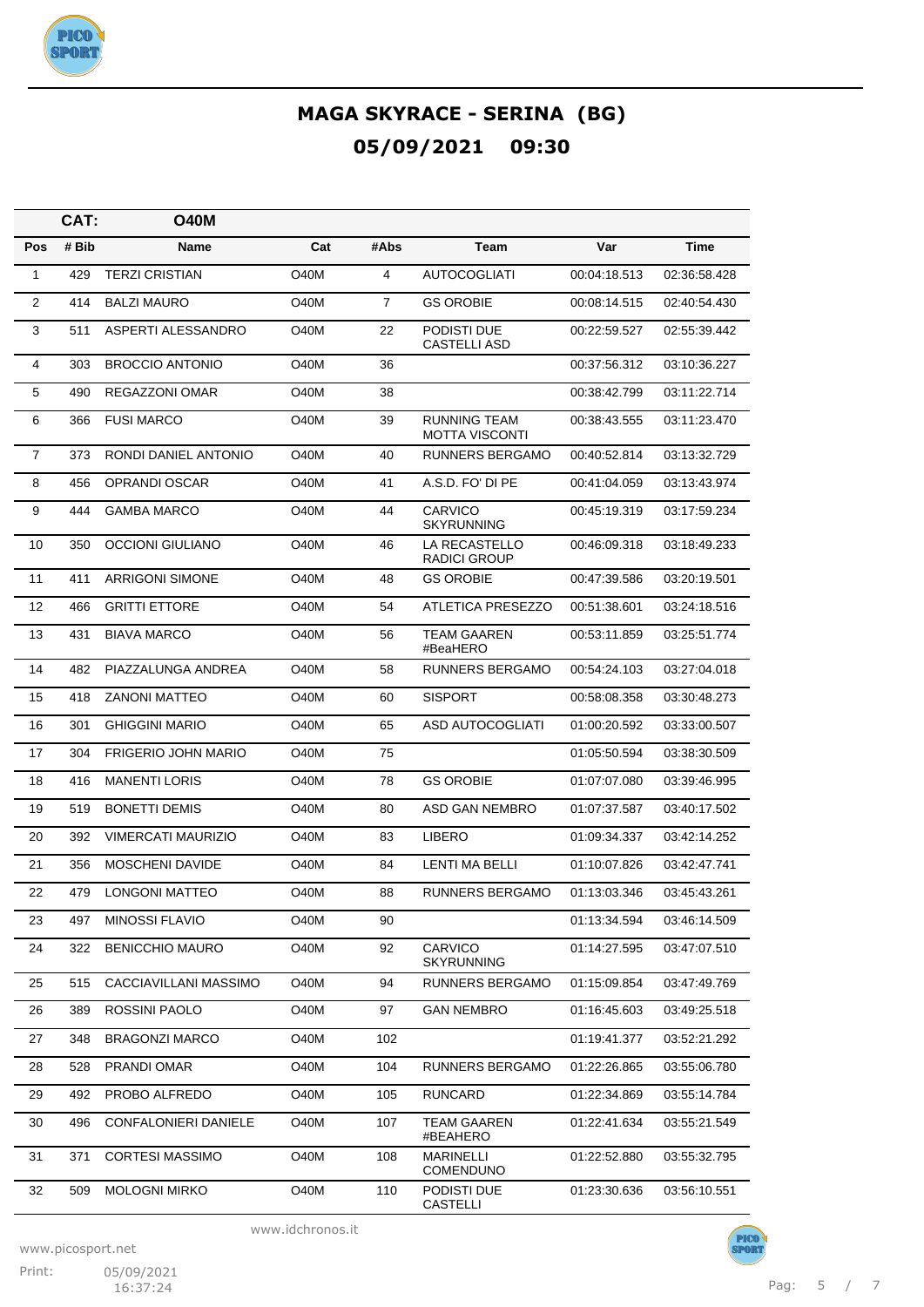

|     | CAT:  | <b>O40M</b>                                |                   |      |                                      |              |              |
|-----|-------|--------------------------------------------|-------------------|------|--------------------------------------|--------------|--------------|
| Pos | # Bib | Name                                       | Cat               | #Abs | <b>Team</b>                          | Var          | <b>Time</b>  |
| 33  | 461   | <b>REGAZZI LUCA</b>                        | <b>O40M</b>       | 116  | <b>RUNNERS BERGAMO</b>               | 01:28:08.625 | 04:00:48.540 |
| 34  | 426   | <b>BERTOCCHI ANGELO</b><br><b>CRISTIAN</b> | <b>O40M</b>       | 118  | LA RECASTELLO<br><b>RADICI GROUP</b> | 01.29.31.123 | 04:02:11.038 |
| 35  | 401   | MAZZOLENI CLAUDIO                          | <b>O40M</b>       | 121  | ASD. MAGA                            | 01:29:40.629 | 04:02:20.544 |
| 36  | 405   | ARNABOLDI MARCO                            | <b>O40M</b>       | 122  |                                      | 01:29:53.631 | 04:02:33.546 |
| 37  | 361   | <b>ROTA MARCO</b>                          | <b>O40M</b>       | 123  | G.S. OROBIE                          | 01:29:57.140 | 04:02:37.055 |
| 38  | 447   | <b>CAVENAGHI FRANCESCO</b>                 | <b>O40M</b>       | 129  | <b>GP MELZO</b>                      | 01:34:48.893 | 04:07:28.808 |
| 39  | 440   | <b>SEGHEZZI ANDREA</b>                     | <b>O40M</b>       | 130  | <b>TEAM GAAREN</b><br>#BeaHERO       | 01:36:45.871 | 04:09:25.786 |
| 40  | 441   | <b>TEDOLDI MAURO</b>                       | O40M              | 135  | <b>CAMISANO RUNNING</b>              | 01:40:56.345 | 04:13:36.260 |
| 41  | 315   | <b>MAGNAGHI MARCO</b>                      | <b>O40M</b>       | 147  |                                      | 01:47:23.362 | 04:20:03.277 |
| 42  | 399   | <b>COLOMBO MICHELE</b>                     | <b>O40M</b>       | 149  | ONDAVERDE<br>ATHLETIC TEAM ASD       | 01:47:54.365 | 04:20:34.280 |
| 43  | 332   | <b>BACUZZI CLAUDIO</b>                     | <b>O40M</b>       | 161  | CARVICO<br><b>SKYRUNNING</b>         | 02:02:49.119 | 04:35:29.034 |
| 44  | 381   | <b>FRANCO PAOLO</b>                        | O <sub>40</sub> M | 162  | <b>GS ABELE MARINELLI</b>            | 02:04:11.137 | 04:36:51.052 |
| 45  | 454   | <b>FERRARIO GIUSEPPE</b>                   | <b>O40M</b>       | 165  | <b>CAMISANO RUNNING</b>              | 02:05:15.377 | 04:37:55.292 |
| 46  | 504   | SANTAGOSTINO MARCO                         | <b>O40M</b>       | 174  | CARVICO<br><b>SKYRUNNING</b>         | 02:14:24.661 | 04:47:04.576 |
| 47  | 520   | <b>BORDOGNA FILIPPO</b>                    | <b>O40M</b>       | 181  |                                      | 02:26:29.191 | 04:59:09.106 |
| 48  | 311   | <b>D'ACHILLE ALESSANDRO</b>                | <b>O40M</b>       | 183  | MI210 - S.CLUB LIB.<br><b>SESTO</b>  | 02:32:30.966 | 05:05:10.881 |
| 49  | 402   | <b>SCOLARI MATTEO</b>                      | <b>O40M</b>       | 195  |                                      | 03:21:44.245 | 05:54:24.160 |
| 50  | 376   | ROTA ALESSANDRO                            | O40M              | 196  | <b>FIDAL RUNCARD</b>                 | 03:21:44.500 | 05:54:24.415 |
| 51  | 319   | <b>MORLACCHI ROBERTO</b>                   | <b>O40M</b>       | 198  | <b>RUNNERS BERGAMO</b>               | 03:27:03.014 | 05:59:42.929 |

|            | CAT:  | <b>O50F</b>                           |                   |      |                                          |              |              |
|------------|-------|---------------------------------------|-------------------|------|------------------------------------------|--------------|--------------|
| <b>Pos</b> | # Bib | <b>Name</b>                           | Cat               | #Abs | Team                                     | Var          | Time         |
|            | 472   | <b>PARISI IDA</b>                     | O50F              | 131  | <b>COMANO MOUNTAIN</b><br><b>RUNNERS</b> | 01:37:37.613 | 04:10:17.528 |
| 2          | 351   | CALLARI MARIA TANIA                   | O50F              | 163  | <b>DASA SPORT</b><br><b>CERNUSCO</b>     | 02:04:11.897 | 04:36:51.812 |
| 3          | 451   | PELLEGRINI MARIA<br><b>ANTONIETTA</b> | O <sub>50</sub> F | 184  | ORTICA TEAM                              | 02:33:06.949 | 05:05:46.864 |

|            | CAT:  | <b>O50M</b>              |                   |      |                             |              |              |
|------------|-------|--------------------------|-------------------|------|-----------------------------|--------------|--------------|
| <b>Pos</b> | # Bib | <b>Name</b>              | Cat               | #Abs | Team                        | Var          | Time         |
|            | 480   | MAURILIO GIOVANNI NOZZA  | O <sub>50</sub> M | 53   | RUNNERS BERGAMO             | 00:51:23.853 | 03:24:03.768 |
| າ          | 421   | <b>GARETTI STEFANO</b>   | <b>O50M</b>       | 67   | ATIVALLE<br><b>BREMBANA</b> | 01:01:34.591 | 03:34:14.506 |
| 3          | 527   | <b>MANZONI GIANCARLO</b> | <b>O50M</b>       | 68   |                             | 01:01:42.588 | 03:34:22.503 |